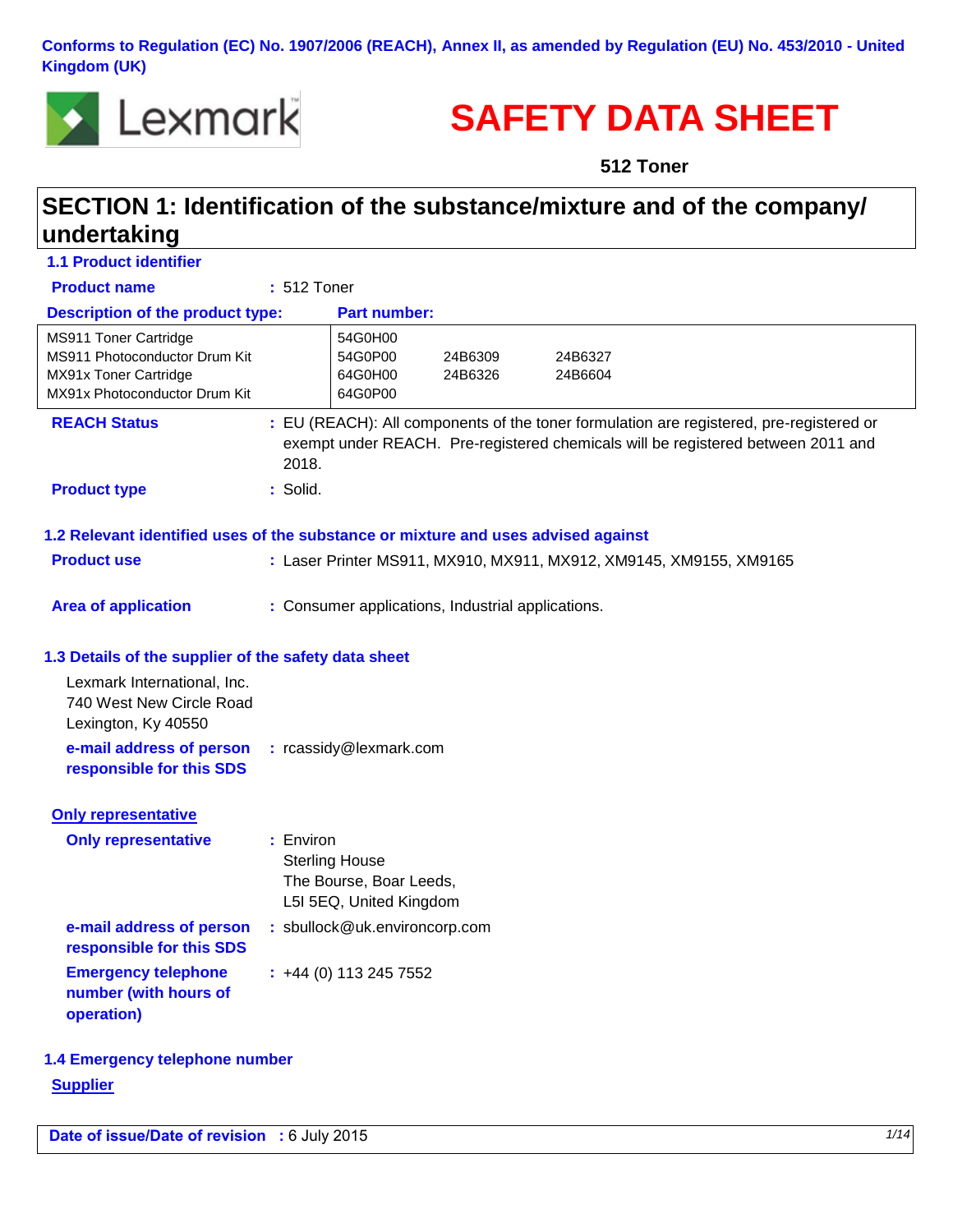|                                                               | Conforms to Regulation (EC) No. 1907/2006 (REACH), Annex II - United Kingdom (UK)                                                                                               |  |  |
|---------------------------------------------------------------|---------------------------------------------------------------------------------------------------------------------------------------------------------------------------------|--|--|
| 512 Toner                                                     |                                                                                                                                                                                 |  |  |
| <b>Telephone number</b>                                       | : Informations : 1-859-232-2000<br>Emergency: 1-859-232-3333<br>ChemTel: US/Canada/Puerto Rico<br>1-800-255-3924<br>International<br>1-813-248-0585<br>(Collect calls accepted) |  |  |
| <b>Hours of operation</b>                                     | : 24/7                                                                                                                                                                          |  |  |
| <b>Section 2. Hazards identification</b>                      |                                                                                                                                                                                 |  |  |
| 2.1 Classification of the substance or mixture                |                                                                                                                                                                                 |  |  |
| <b>Product definition</b>                                     | : Mixture                                                                                                                                                                       |  |  |
|                                                               | <b>Classification according to Regulation (EC) No. 1272/2008 [CLP/GHS]</b>                                                                                                      |  |  |
| Not classified.                                               |                                                                                                                                                                                 |  |  |
| <b>Ingredients of unknown</b><br>toxicity                     | : Percentage of the mixture consisting of ingredient(s) of unknown toxicity: 72%                                                                                                |  |  |
| <b>Ingredients of unknown:</b><br>ecotoxicity                 | : Percentage of the mixture consisting of ingredient(s) of unknown hazards to the aquatic<br>environment: 69%                                                                   |  |  |
| <b>Classification according to Directive 1999/45/EC [DPD]</b> |                                                                                                                                                                                 |  |  |
|                                                               | The product is not classified as dangerous according to Directive 1999/45/EC and its amendments.                                                                                |  |  |
| <b>Classification</b>                                         | : Not classified. (Article containing preparation)                                                                                                                              |  |  |
|                                                               | See Section 16 for the full text of the R phrases or H statements declared above.<br>See Section 11 for more detailed information on health effects and symptoms.               |  |  |
| <b>2.2 Label elements</b>                                     |                                                                                                                                                                                 |  |  |
| <b>Hazard pictograms</b>                                      | : Not applicable.                                                                                                                                                               |  |  |
| <b>Signal word</b>                                            | : No signal word.                                                                                                                                                               |  |  |
| <b>Hazard statements</b>                                      | : No known significant effects or critical hazards.                                                                                                                             |  |  |
| <b>Precautionary statements</b>                               |                                                                                                                                                                                 |  |  |
| <b>Prevention</b>                                             | : Not applicable.                                                                                                                                                               |  |  |
| <b>Response</b>                                               | : Not applicable.                                                                                                                                                               |  |  |
| <b>Storage</b>                                                | : Not applicable.                                                                                                                                                               |  |  |
| <b>Disposal</b>                                               | : Not applicable.                                                                                                                                                               |  |  |
| <b>Hazardous ingredients</b>                                  | : Not applicable.                                                                                                                                                               |  |  |
| <b>Supplemental label</b><br>elements                         | : Not applicable.                                                                                                                                                               |  |  |
| 2.3 Other hazards                                             |                                                                                                                                                                                 |  |  |
| result in classification                                      | Other hazards which do not : This material is considered hazardous by the OSHA Hazard Communication Standard<br>(29 CFR 1910.1200). COMBUSTIBLE DUSTS                           |  |  |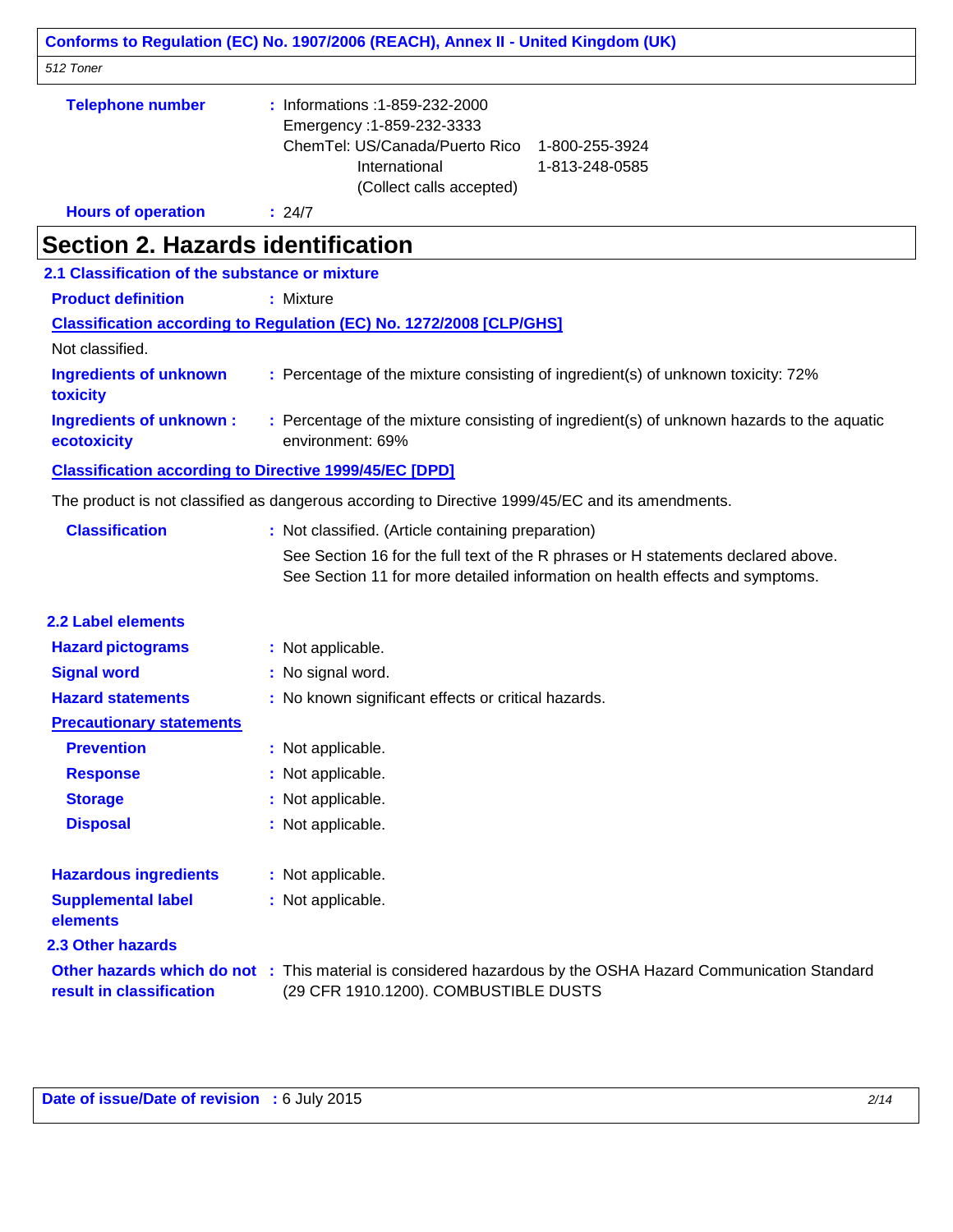### **Section 3. Composition/information on ingredients**

**Substance/mixture :** Mixture

|                                   | <b>Identifiers</b>                | $\frac{9}{6}$    | <b>Classification</b>      |                                               |             |
|-----------------------------------|-----------------------------------|------------------|----------------------------|-----------------------------------------------|-------------|
| <b>Product/ingredient</b><br>name |                                   |                  | 67/548/EEC                 | <b>Regulation (EC) No.</b><br>1272/2008 [CLP] | <b>Type</b> |
| diiron trioxide                   | $EC: 215-168-2$<br>CAS: 1309-37-1 |                  | l>=10 -<15 Not classified. | Not classified.                               | $[2]$       |
| Carbon black                      | $EC: 215-609-9$<br>CAS: 1333-86-4 | $\ge$ = 5 - < 10 | Not classified.            | Not classified.                               | $[2]$       |
| silicon dioxide                   | $EC: 231-545-4$<br>CAS: 7631-86-9 | $>=1 - 5$        | Not classified.            | Not classified.                               | $[2]$       |
| manganese oxide                   | $EC: 215-695-8$<br>CAS: 1344-43-0 | $>=1 - 5$        | Not classified.            | Not classified.                               | $[2]$       |

There are no additional ingredients present which, within the current knowledge of the supplier and in the concentrations applicable, are classified as hazardous to health or the environment and hence require reporting in this section.

#### **Type**

[1] Substance classified with a health or environmental hazard

[2] Substance with a workplace exposure limit

[3] Substance meets the criteria for PBT according to Regulation (EC) No. 1907/2006, Annex XIII

[4] Substance meets the criteria for vPvB according to Regulation (EC) No. 1907/2006, Annex XIII

[5] Substance of equivalent concern

Occupational exposure limits, if available, are listed in Section 8.

### **Section 4. First aid measures**

#### **4.1 Description of first aid measures**

| <b>Eye contact</b>                | : Immediately flush eyes with plenty of water, occasionally lifting the upper and lower<br>eyelids. Check for and remove any contact lenses. Get medical attention if irritation<br>occurs.                                                                                                                                                            |
|-----------------------------------|--------------------------------------------------------------------------------------------------------------------------------------------------------------------------------------------------------------------------------------------------------------------------------------------------------------------------------------------------------|
| <b>Inhalation</b>                 | : Remove victim to fresh air and keep at rest in a position comfortable for breathing. Get<br>medical attention if symptoms occur.                                                                                                                                                                                                                     |
| <b>Skin contact</b>               | : Flush contaminated skin with plenty of water. Remove contaminated clothing and<br>shoes. Get medical attention if symptoms occur.                                                                                                                                                                                                                    |
| <b>Ingestion</b>                  | : Wash out mouth with water. Remove victim to fresh air and keep at rest in a position<br>comfortable for breathing. If material has been swallowed and the exposed person is<br>conscious, give small quantities of water to drink. Do not induce vomiting unless<br>directed to do so by medical personnel. Get medical attention if symptoms occur. |
| <b>Protection of first-aiders</b> | : No action shall be taken involving any personal risk or without suitable training.                                                                                                                                                                                                                                                                   |

#### **4.2 Most important symptoms and effects, both acute and delayed**

| <b>Potential acute health effects</b> |                                                     |
|---------------------------------------|-----------------------------------------------------|
| Eye contact                           | : No known significant effects or critical hazards. |
| <b>Inhalation</b>                     | : No known significant effects or critical hazards. |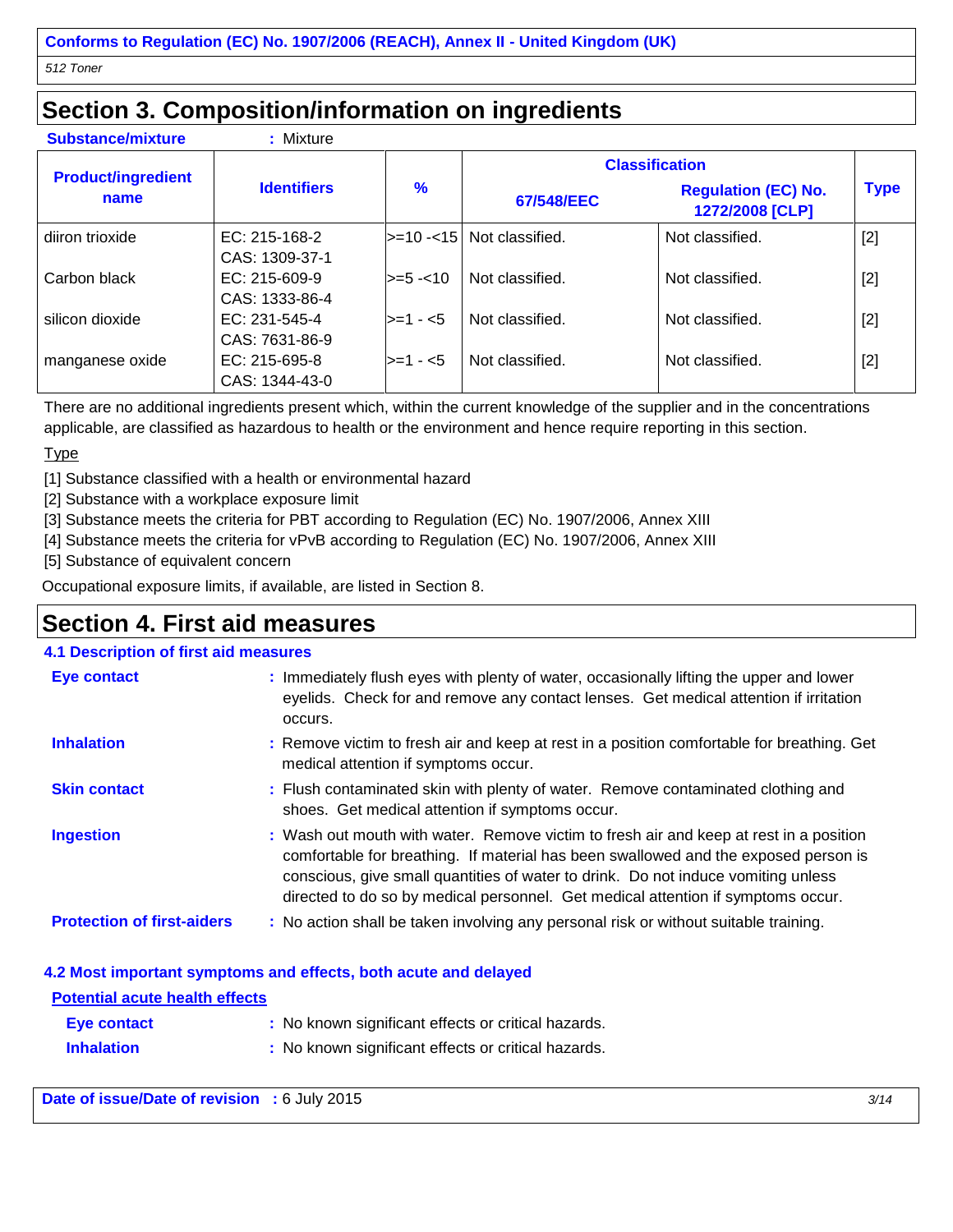| <b>Section 4. First aid measures</b> |                                                                                                                                |  |  |
|--------------------------------------|--------------------------------------------------------------------------------------------------------------------------------|--|--|
| <b>Skin contact</b>                  | : No known significant effects or critical hazards.                                                                            |  |  |
| <b>Ingestion</b>                     | : No known significant effects or critical hazards.                                                                            |  |  |
| <b>Over-exposure signs/symptoms</b>  |                                                                                                                                |  |  |
| <b>Eye contact</b>                   | : No specific data.                                                                                                            |  |  |
| <b>Inhalation</b>                    | : No specific data.                                                                                                            |  |  |
| <b>Skin contact</b>                  | : No specific data.                                                                                                            |  |  |
| <b>Ingestion</b>                     | : No specific data.                                                                                                            |  |  |
|                                      | 4.3 Indication of any immediate medical attention and special treatment needed                                                 |  |  |
| <b>Notes to physician</b>            | : Treat symptomatically. Contact poison treatment specialist immediately if large<br>quantities have been ingested or inhaled. |  |  |
| <b>Specific treatments</b>           | : No specific treatment.                                                                                                       |  |  |

# **Section 5. Fire-fighting measures**

| 5.1 Extinguishing media                                   |                                                                                                                                                                                                                                                                                                                                                                    |
|-----------------------------------------------------------|--------------------------------------------------------------------------------------------------------------------------------------------------------------------------------------------------------------------------------------------------------------------------------------------------------------------------------------------------------------------|
| <b>Suitable extinguishing</b><br>media                    | : Use an extinguishing agent suitable for the surrounding fire.                                                                                                                                                                                                                                                                                                    |
| <b>Unsuitable extinguishing</b><br>media                  | : None known.                                                                                                                                                                                                                                                                                                                                                      |
| 5.2 Special hazards arising from the substance or mixture |                                                                                                                                                                                                                                                                                                                                                                    |
| or mixture                                                | Hazards from the substance: No specific fire or explosion hazard.                                                                                                                                                                                                                                                                                                  |
| <b>Hazardous combustion</b><br>products                   | : Decomposition products may include the following materials:<br>carbon dioxide<br>carbon monoxide<br>metal oxide/oxides                                                                                                                                                                                                                                           |
| 5.3 Advice for firefighters                               |                                                                                                                                                                                                                                                                                                                                                                    |
| fighters                                                  | Special precautions for fire-: Promptly isolate the scene by removing all persons from the vicinity of the incident if there<br>is a fire. No action shall be taken involving any personal risk or without suitable training.                                                                                                                                      |
| <b>Special protective</b><br>equipment for fire-fighters  | : Fire-fighters should wear appropriate protective equipment and self-contained breathing<br>apparatus (SCBA) with a full face-piece operated in positive pressure mode. Clothing for<br>fire-fighters (including helmets, protective boots and gloves) conforming to European<br>standard EN 469 will provide a basic level of protection for chemical incidents. |

### **Section 6. Accidental release measures**

**6.1 Personal precautions, protective equipment and emergency procedures**

| For non-emergency | : No action shall be taken involving any personal risk or without suitable training. |
|-------------------|--------------------------------------------------------------------------------------|
| personnel         | Evacuate surrounding areas. Keep unnecessary and unprotected personnel from          |
|                   | entering. Do not touch or walk through spilt material. Put on appropriate personal   |
|                   | protective equipment.                                                                |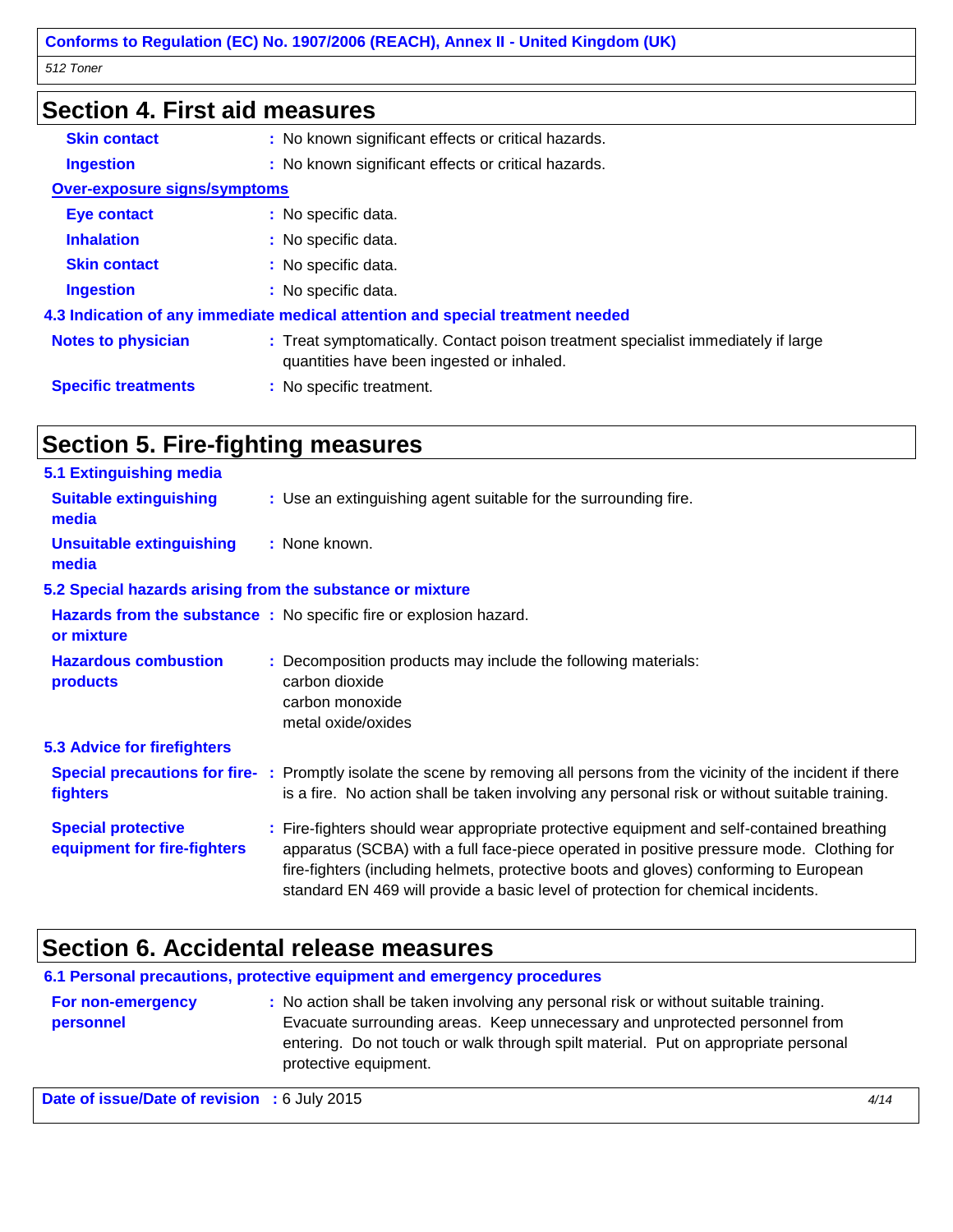### **Section 6. Accidental release measures**

| For emergency responders                                  | : If specialised clothing is required to deal with the spillage, take note of any information<br>in Section 8 on suitable and unsuitable materials. See also the information in "For non-<br>emergency personnel".                                    |  |  |
|-----------------------------------------------------------|-------------------------------------------------------------------------------------------------------------------------------------------------------------------------------------------------------------------------------------------------------|--|--|
| <b>6.2 Environmental</b><br>precautions                   | : Avoid dispersal of spilt material and runoff and contact with soil, waterways, drains and<br>sewers. Inform the relevant authorities if the product has caused environmental<br>pollution (sewers, waterways, soil or air).                         |  |  |
| 6.3 Methods and materials for containment and cleaning up |                                                                                                                                                                                                                                                       |  |  |
| <b>Small spill</b>                                        | : Move containers from spill area. Vacuum or sweep up material and place in a<br>designated, labelled waste container. Dispose of via a licensed waste disposal<br>contractor.                                                                        |  |  |
| <b>Large spill</b>                                        | : Move containers from spill area. Prevent entry into sewers, water courses, basements<br>or confined areas. Vacuum or sweep up material and place in a designated, labelled<br>waste container. Dispose of via a licensed waste disposal contractor. |  |  |
| <b>6.4 Reference to other</b><br><b>sections</b>          | : See Section 1 for emergency contact information.<br>See Section 8 for information on appropriate personal protective equipment.<br>See Section 13 for additional waste treatment information.                                                       |  |  |

### **Section 7. Handling and storage**

The information in this section contains generic advice and guidance. The list of Identified Uses in Section 1 should be consulted for any available use-specific information provided in the Exposure Scenario(s).

#### **7.1 Precautions for safe handling**

| <b>Protective measures</b><br><b>Advice on general</b><br>occupational hygiene | : Put on appropriate personal protective equipment (see Section 8).<br>: Eating, drinking and smoking should be prohibited in areas where this material is<br>handled, stored and processed. Workers should wash hands and face before eating,<br>drinking and smoking. Remove contaminated clothing and protective equipment before<br>entering eating areas. See also Section 8 for additional information on hygiene<br>measures.                                                                           |
|--------------------------------------------------------------------------------|----------------------------------------------------------------------------------------------------------------------------------------------------------------------------------------------------------------------------------------------------------------------------------------------------------------------------------------------------------------------------------------------------------------------------------------------------------------------------------------------------------------|
| <b>7.2 Conditions for safe</b><br>storage, including any<br>incompatibilities  | : Store in accordance with local regulations. Store in original container protected from<br>direct sunlight in a dry, cool and well-ventilated area, away from incompatible materials<br>(see Section 10) and food and drink. Keep container tightly closed and sealed until<br>ready for use. Containers that have been opened must be carefully resealed and kept<br>upright to prevent leakage. Do not store in unlabelled containers. Use appropriate<br>containment to avoid environmental contamination. |
| 7.3 Specific end use(s)                                                        |                                                                                                                                                                                                                                                                                                                                                                                                                                                                                                                |
| <b>Recommendations</b>                                                         | : Not available.                                                                                                                                                                                                                                                                                                                                                                                                                                                                                               |
| <b>Industrial sector specific</b><br><b>solutions</b>                          | : Not available.                                                                                                                                                                                                                                                                                                                                                                                                                                                                                               |

### **Section 8. Exposure controls/personal protection**

The information in this section contains generic advice and guidance. The list of Identified Uses in Section 1 should be consulted for any available use-specific information provided in the Exposure Scenario(s).

#### **8.1 Control parameters**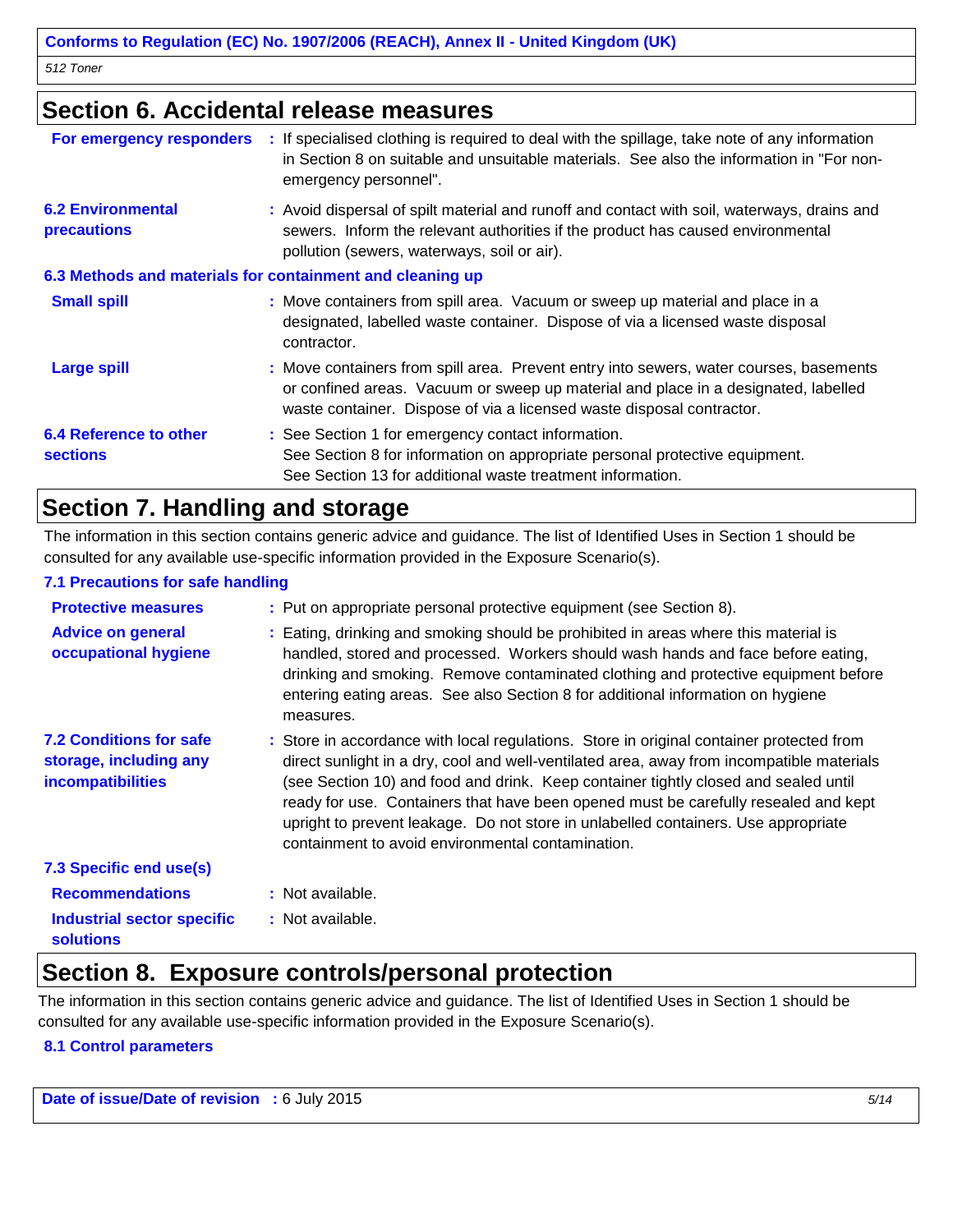### **Section 8. Exposure controls/personal protection**

#### **Occupational exposure limits**

| <b>Product/ingredient name</b> | <b>Exposure limit values</b>                                                                                               |
|--------------------------------|----------------------------------------------------------------------------------------------------------------------------|
| diiron trioxide                | EH40/2005 WELs (United Kingdom (UK), 12/2011).                                                                             |
|                                | TWA: 10 mg/m <sup>3</sup> 8 hours. Form: inhalable dust                                                                    |
|                                | TWA: 4 mg/m <sup>3</sup> 8 hours. Form: respirable dust                                                                    |
| Carbon black                   | EH40/2005 WELs (United Kingdom (UK), 12/2011).                                                                             |
|                                | STEL: 7 mg/m <sup>3</sup> 15 minutes.                                                                                      |
|                                | TWA: $3.5 \text{ mg/m}^3$ 8 hours.                                                                                         |
| silicon dioxide                | EH40/2005 WELs (United Kingdom (UK), 12/2011).                                                                             |
|                                | TWA: 6 mg/m <sup>3</sup> 8 hours. Form: inhalable dust                                                                     |
|                                | TWA: 2.4 mg/m <sup>3</sup> 8 hours. Form: respirable dust                                                                  |
| manganese oxide                | EH40-MEL (United Kingdom (UK), 5/2003).                                                                                    |
|                                | TWA: 0.5 mg/m <sup>3</sup> 8 hours. Form: All forms.                                                                       |
|                                | EH40/2005 WELs (United Kingdom (UK), 12/2011). Notes: as                                                                   |
|                                | lMn                                                                                                                        |
|                                | TWA: $0.5 \text{ mg/m}^3$ , (as Mn) 8 hours.                                                                               |
|                                | <b>Becommended menitoring.</b> If this product contains ingradiants with expected limits, personal workplace, etmographere |

**Recommended monitoring procedures :** If this product contains ingredients with exposure limits, personal, workplace atmosphere or biological monitoring may be required to determine the effectiveness of the ventilation or other control measures and/or the necessity to use respiratory protective equipment. Reference should be made to monitoring standards, such as the following: European Standard EN 689 (Workplace atmospheres - Guidance for the assessment of exposure by inhalation to chemical agents for comparison with limit values and measurement strategy) European Standard EN 14042 (Workplace atmospheres - Guide for the application and use of procedures for the assessment of exposure to chemical and biological agents) European Standard EN 482 (Workplace atmospheres - General requirements for the performance of procedures for the measurement of chemical agents) Reference to national guidance documents for methods for the determination of hazardous substances will also be required.

#### **Derived effect levels**

No DELs available.

#### **Predicted effect concentrations**

No PECs available.

#### **8.2 Exposure controls**

**controls**

**Appropriate engineering** 

**:** Good general ventilation should be sufficient to control worker exposure to airborne contaminants.

#### **Individual protection measures**

**Hygiene measures :** Wash hands, forearms and face thoroughly after handling chemical products, before eating, smoking and using the lavatory and at the end of the working period. Appropriate techniques should be used to remove potentially contaminated clothing. Wash contaminated clothing before reusing. Ensure that eyewash stations and safety showers are close to the workstation location.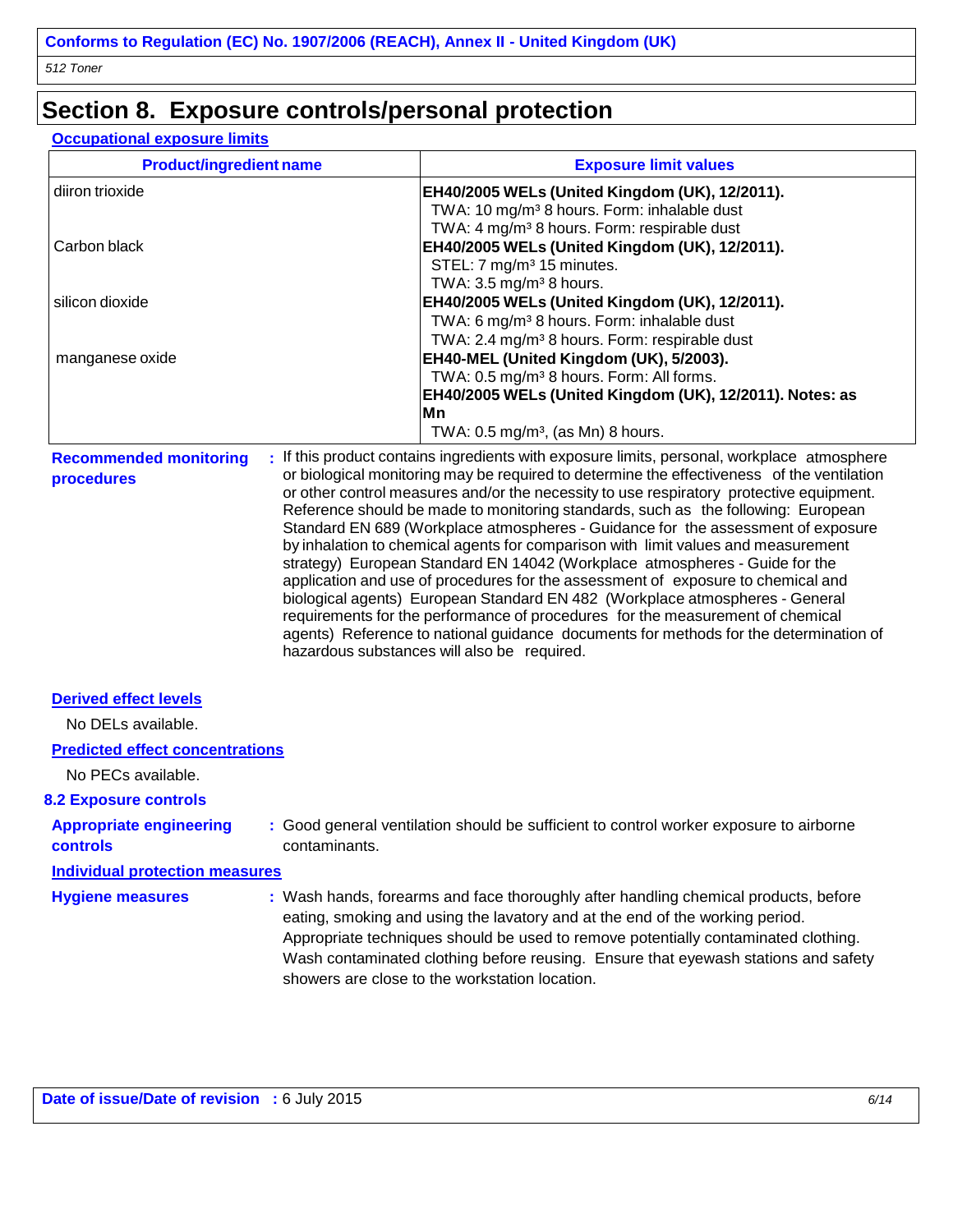## **Section 8. Exposure controls/personal protection**

| <b>Eye/face protection</b>                | : Safety eyewear complying with an approved standard should be used when a risk<br>assessment indicates this is necessary to avoid exposure to liquid splashes, mists,<br>gases or dusts. If contact is possible, the following protection should be worn, unless<br>the assessment indicates a higher degree of protection: safety glasses with side-<br>shields. |
|-------------------------------------------|--------------------------------------------------------------------------------------------------------------------------------------------------------------------------------------------------------------------------------------------------------------------------------------------------------------------------------------------------------------------|
| <b>Skin protection</b>                    |                                                                                                                                                                                                                                                                                                                                                                    |
| <b>Hand protection</b>                    | : Chemical-resistant, impervious gloves complying with an approved standard should be<br>worn at all times when handling chemical products if a risk assessment indicates this is<br>necessary.                                                                                                                                                                    |
| <b>Body protection</b>                    | : Personal protective equipment for the body should be selected based on the task being<br>performed and the risks involved and should be approved by a specialist before<br>handling this product.                                                                                                                                                                |
| <b>Other skin protection</b>              | : Appropriate footwear and any additional skin protection measures should be selected<br>based on the task being performed and the risks involved and should be approved by a<br>specialist before handling this product.                                                                                                                                          |
| <b>Respiratory protection</b>             | : Use a properly fitted, particulate filter respirator complying with an approved standard if<br>a risk assessment indicates this is necessary. Respirator selection must be based on<br>known or anticipated exposure levels, the hazards of the product and the safe working<br>limits of the selected respirator.                                               |
| <b>Environmental exposure</b><br>controls | : Emissions from ventilation or work process equipment should be checked to ensure<br>they comply with the requirements of environmental protection legislation. In some<br>cases, fume scrubbers, filters or engineering modifications to the process equipment will<br>be necessary to reduce emissions to acceptable levels.                                    |

# **Section 9. Physical and chemical properties**

#### **9.1 Information on basic physical and chemical properties**

| <b>Appearance</b>                               |                                 |
|-------------------------------------------------|---------------------------------|
| <b>Physical state</b>                           | : Solid (Finely divided solid.) |
| <b>Colour</b>                                   | $:$ Black.                      |
| <b>Odour</b>                                    | : Faint odor (Plastic.)         |
| <b>Odour threshold</b>                          | : Not available.                |
| рH                                              | : Not available.                |
| <b>Melting point/freezing point</b>             | : Not available.                |
| Initial boiling point and                       | : Not available.                |
| boiling range                                   |                                 |
| <b>Flash point</b>                              | : Closed cup: Not applicable.   |
| <b>Evaporation rate</b>                         | : Not applicable.               |
| <b>Flammability (solid, gas)</b>                | : Not available.                |
| Upper/lower flammability or<br>explosive limits | : Not available.                |
| Vapour pressure                                 | : Not available.                |

**Date of issue/Date of revision** : 6 July 2015<br>
7/14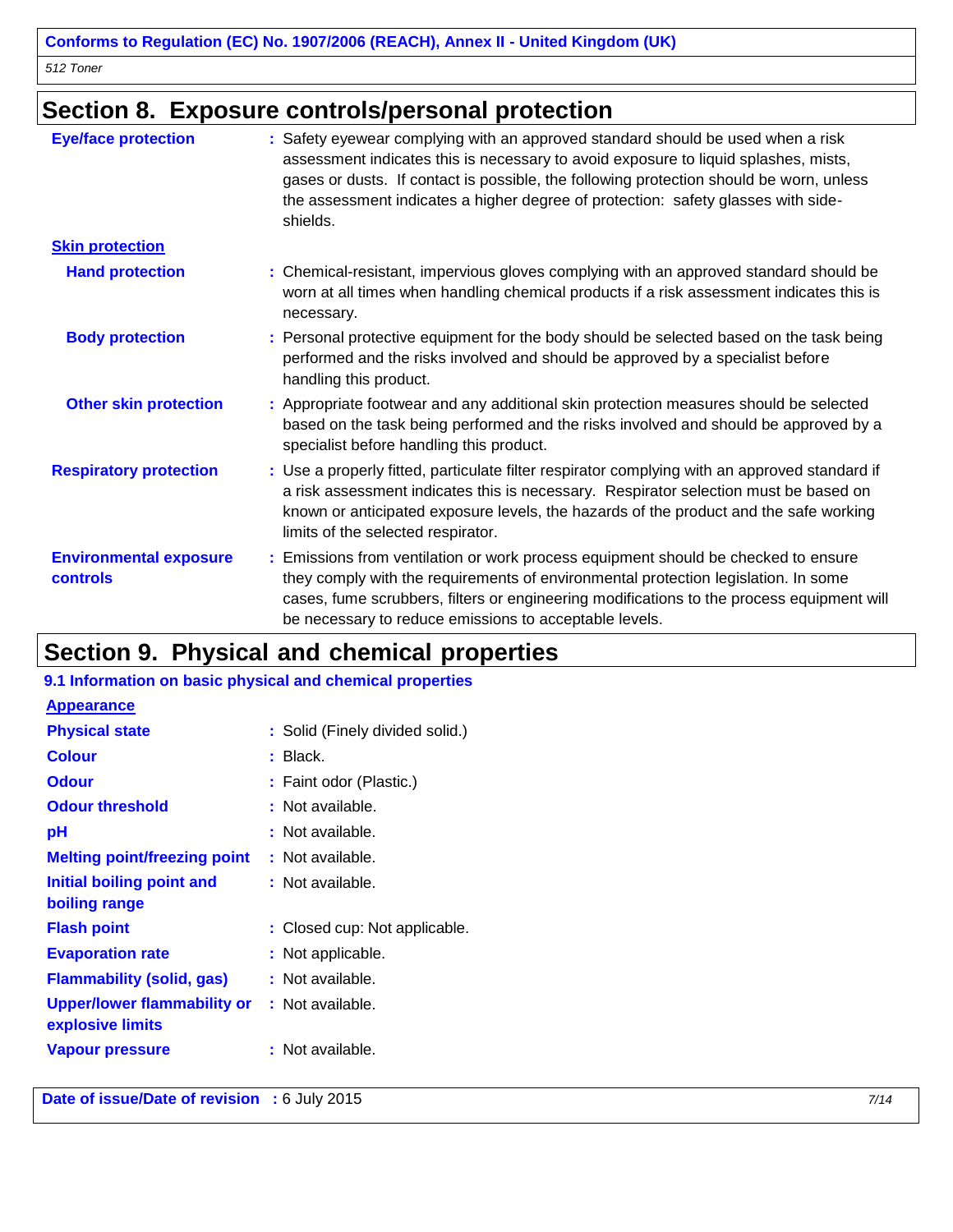### **Section 9. Physical and chemical properties**

| <b>Vapour density</b>                             | : Not applicable.                                                 |
|---------------------------------------------------|-------------------------------------------------------------------|
| <b>Relative density</b>                           | : Not determined.                                                 |
| <b>Solubility(ies)</b>                            | : Insoluble in the following materials: cold water and hot water. |
| <b>Partition coefficient: n-</b><br>octanol/water | : Not available.                                                  |
| <b>Auto-ignition temperature</b>                  | : Not available.                                                  |
| <b>Decomposition temperature</b>                  | : Not available.                                                  |
| <b>Viscosity</b>                                  | : Not available.                                                  |
| <b>Explosive properties</b>                       | : Not available.                                                  |
| <b>Oxidising properties</b>                       | : Not available.                                                  |

#### **9.2 Other information**

No additional information.

| Section 10. Stability and reactivity            |                                                                                                                 |
|-------------------------------------------------|-----------------------------------------------------------------------------------------------------------------|
| <b>10.1 Reactivity</b>                          | : No specific test data related to reactivity available for this product or its ingredients.                    |
| <b>10.2 Chemical stability</b>                  | : The product is stable.                                                                                        |
| <b>reactions</b>                                | 10.3 Possibility of hazardous : Under normal conditions of storage and use, hazardous reactions will not occur. |
| <b>10.4 Conditions to avoid</b>                 | : No specific data.                                                                                             |
| 10.5 Incompatible materials                     | : Strong oxidising materials.                                                                                   |
| <b>10.6 Hazardous</b><br>decomposition products | : Under normal conditions of storage and use, hazardous decomposition products should<br>not be produced.       |

### **Section 11. Toxicological information**

#### **11.1 Information on toxicological effects**

#### **Acute toxicity**

| <b>Product/ingredient name</b> | <b>Result</b>             | <b>Species</b> | <b>Dose</b> | <b>Exposure</b> |
|--------------------------------|---------------------------|----------------|-------------|-----------------|
| 512 Toner                      | LD50 Inhalation dusts and | Rat            | >5000 mg/l  | 4 hours         |
|                                | mists                     | Rat            |             |                 |
|                                | LD50 Oral                 | Rat            | >5000 mg/kg |                 |

#### **Conclusion/Summary :** Not available.

**Acute toxicity estimates**

Not available.

**Irritation/Corrosion**

Date of issue/Date of revision : 6 July 2015<br>
8/14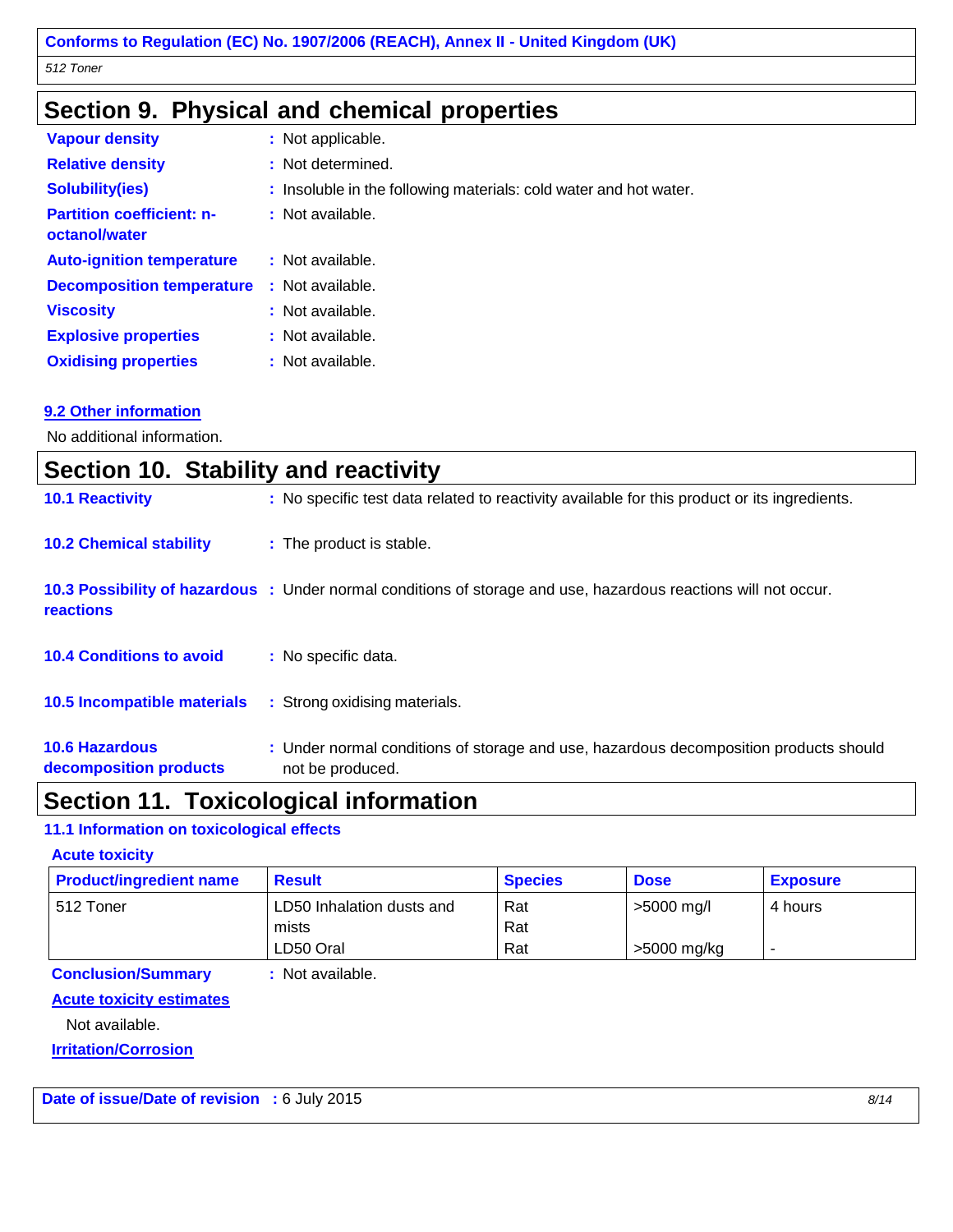# **Section 11. Toxicological information**

| <b>Conclusion/Summary</b>                                 | : Not available.                                                                         |      |
|-----------------------------------------------------------|------------------------------------------------------------------------------------------|------|
| <b>Sensitization</b>                                      |                                                                                          |      |
| <b>Conclusion/Summary</b>                                 | : Not available.                                                                         |      |
| <b>Mutagenicity</b>                                       |                                                                                          |      |
| <b>Conclusion/Summary</b>                                 | : Toner is negative (nonmutagenic) in the Ames assay.                                    |      |
| <b>Carcinogenicity</b>                                    |                                                                                          |      |
| <b>Conclusion/Summary</b>                                 | : Not available.                                                                         |      |
| <b>Reproductive toxicity</b>                              |                                                                                          |      |
| <b>Conclusion/Summary</b>                                 | : Not available.                                                                         |      |
| <b>Teratogenicity</b>                                     |                                                                                          |      |
| <b>Conclusion/Summary</b>                                 | : Not available.                                                                         |      |
| <b>Specific target organ toxicity (single exposure)</b>   |                                                                                          |      |
| Not available.                                            |                                                                                          |      |
| <b>Specific target organ toxicity (repeated exposure)</b> |                                                                                          |      |
| Not available.                                            |                                                                                          |      |
| <b>Aspiration hazard</b>                                  |                                                                                          |      |
| Not available.                                            |                                                                                          |      |
| <b>Information on the likely</b>                          | : Not available.                                                                         |      |
| routes of exposure                                        |                                                                                          |      |
| <b>Potential acute health effects</b>                     |                                                                                          |      |
| <b>Inhalation</b>                                         | : No known significant effects or critical hazards.                                      |      |
| <b>Ingestion</b>                                          | : No known significant effects or critical hazards.                                      |      |
| <b>Skin contact</b>                                       | : No known significant effects or critical hazards.                                      |      |
| <b>Eye contact</b>                                        | : No known significant effects or critical hazards.                                      |      |
|                                                           | Symptoms related to the physical, chemical and toxicological characteristics             |      |
| <b>Inhalation</b>                                         | : No specific data.                                                                      |      |
| <b>Ingestion</b>                                          | : No specific data.                                                                      |      |
| <b>Skin contact</b>                                       | : No specific data.                                                                      |      |
| <b>Eye contact</b>                                        | : No specific data.                                                                      |      |
|                                                           | Delayed and immediate effects and also chronic effects from short and long term exposure |      |
| <b>Short term exposure</b>                                |                                                                                          |      |
| <b>Potential immediate</b><br>effects                     | : Not available.                                                                         |      |
| Potential delayed effects : Not available.                |                                                                                          |      |
| Long term exposure                                        |                                                                                          |      |
| <b>Potential immediate</b><br>effects                     | : Not available.                                                                         |      |
| Potential delayed effects : Not available.                |                                                                                          |      |
| Date of issue/Date of revision : 6 July 2015              |                                                                                          | 9/14 |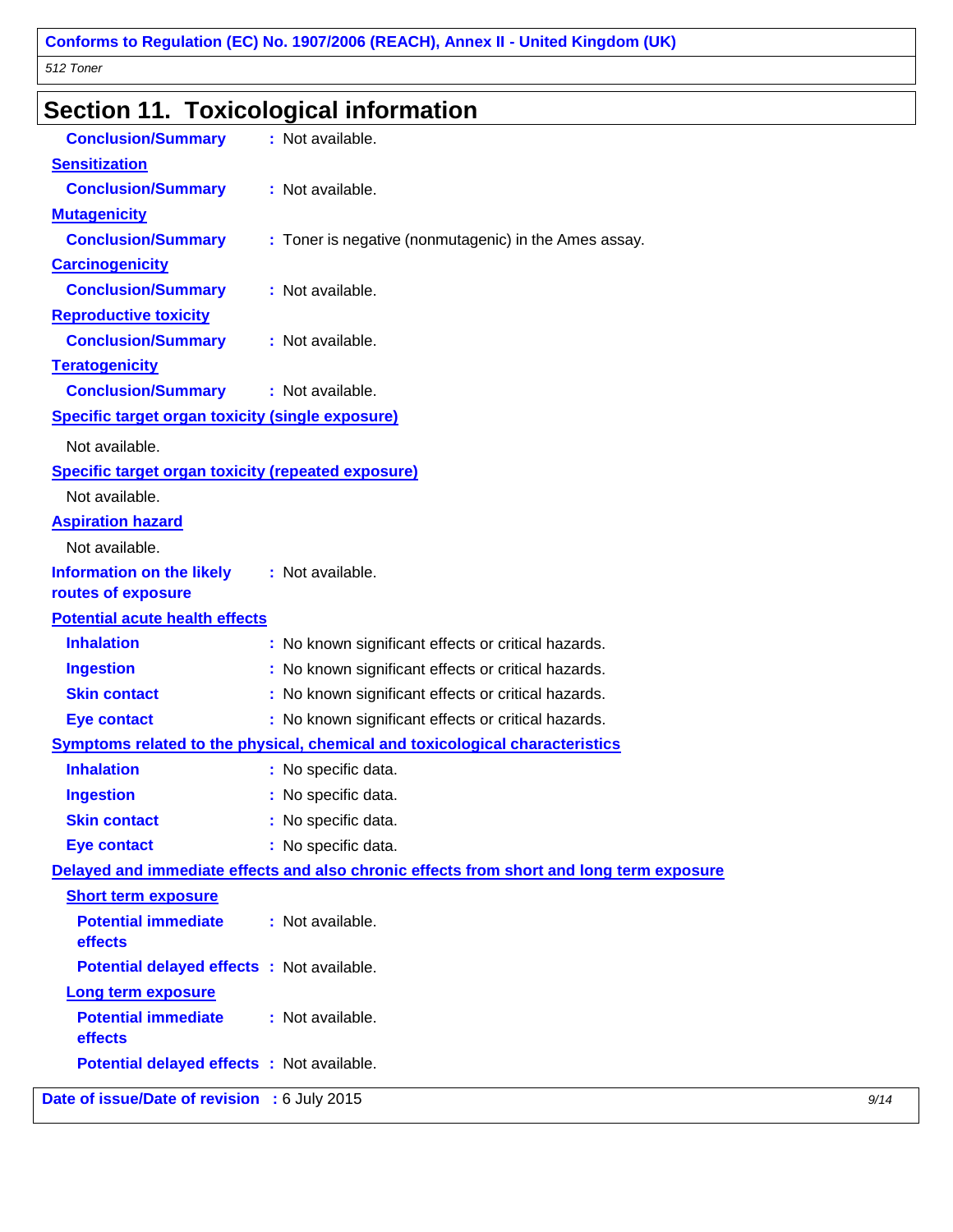### **Section 11. Toxicological information**

#### **Potential chronic health effects**

| <b>Conclusion/Summary</b>    | : Not available.                                                                                           |
|------------------------------|------------------------------------------------------------------------------------------------------------|
| <b>General</b>               | : No known significant effects or critical hazards.                                                        |
| <b>Carcinogenicity</b>       | : No known significant effects or critical hazards.                                                        |
| <b>Mutagenicity</b>          | : No known significant effects or critical hazards. Toner is negative (nonmutagenic) in the<br>Ames assay. |
| <b>Teratogenicity</b>        | : No known significant effects or critical hazards.                                                        |
| <b>Developmental effects</b> | : No known significant effects or critical hazards.                                                        |
| <b>Fertility effects</b>     | : No known significant effects or critical hazards.                                                        |
| <b>Other information</b>     | : Not available.                                                                                           |

### **Section 12. Ecological information**

#### **12.1 Toxicity**

| <b>Product/ingredient name</b><br><b>Result</b> |                          | <b>Species</b> | <b>Exposure</b> |
|-------------------------------------------------|--------------------------|----------------|-----------------|
| 1512 Toner                                      | Acute $EC50 > 1000$ mg/l | Daphnia        | 48 hours        |
| <b>Conclusion/Summary</b>                       | : Not available.         |                |                 |

#### **12.2 Persistence and degradability**

**Conclusion/Summary :** Not available.

#### **12.3 Bioaccumulative potential**

Not available.

| <b>12.4 Mobility in soil</b> |                  |
|------------------------------|------------------|
| <b>Soil/water partition</b>  | : Not available. |
| coefficient $(K_{OC})$       |                  |
| <b>Mobility</b>              | : Not available. |

#### **12.5 Results of PBT and vPvB assessment**

| <b>PBT</b>  | : Not applicable. |
|-------------|-------------------|
| <b>vPvB</b> | : Not applicable. |

**12.6 Other adverse effects :** No known significant effects or critical hazards.

### **Section 13. Disposal considerations**

The information in this section contains generic advice and guidance. The list of Identified Uses in Section 1 should be consulted for any available use-specific information provided in the Exposure Scenario(s).

#### **13.1 Waste treatment methods**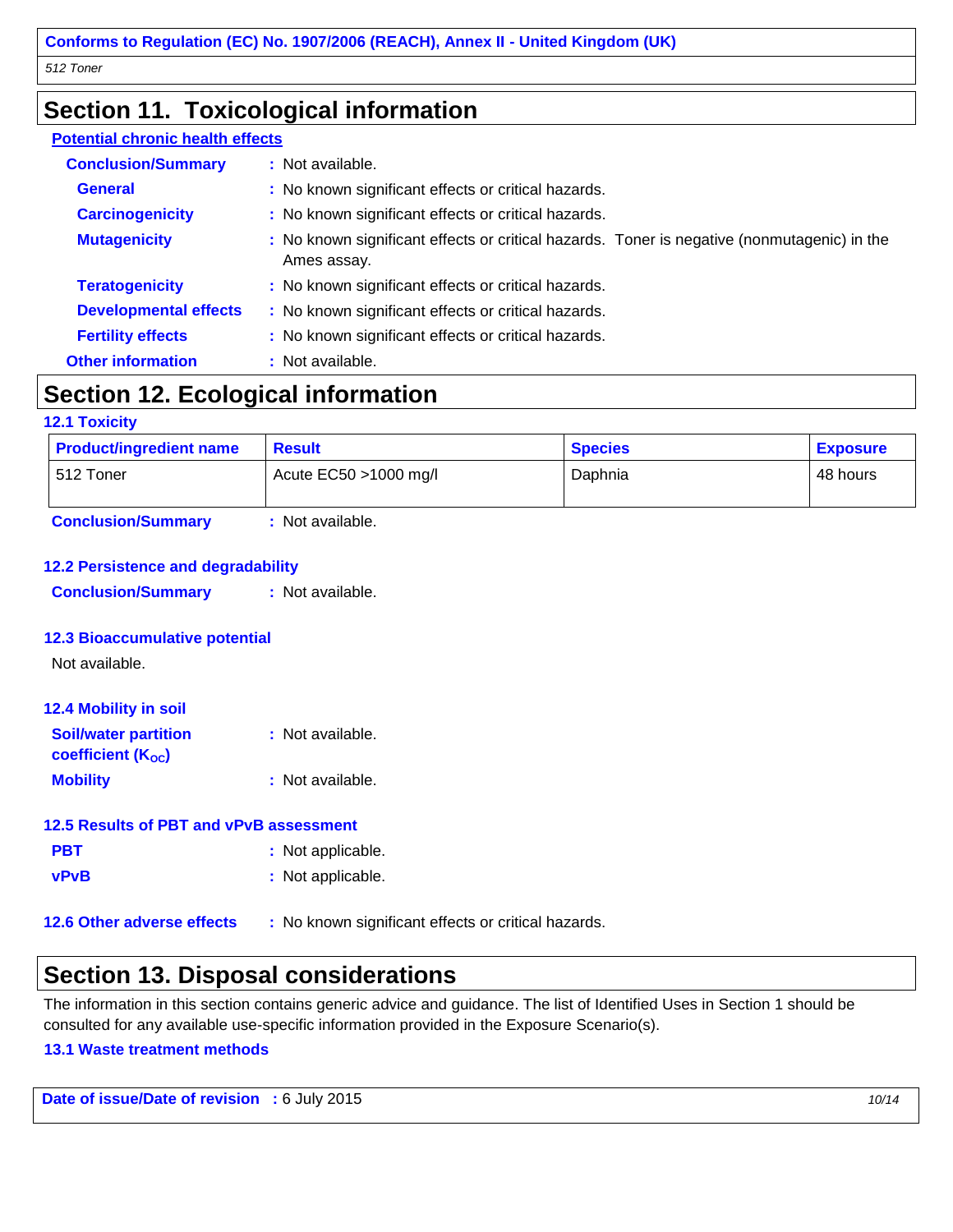### **Section 13. Disposal considerations**

#### **Product**

| <b>Methods of disposal</b> | : The generation of waste should be avoided or minimised wherever possible. Disposal of<br>this product, solutions and any by-products should at all times comply with the<br>requirements of environmental protection and waste disposal legislation and any<br>regional local authority requirements. Dispose of surplus and non-recyclable products<br>via a licensed waste disposal contractor. Waste should not be disposed of untreated to<br>the sewer unless fully compliant with the requirements of all authorities with jurisdiction. |
|----------------------------|--------------------------------------------------------------------------------------------------------------------------------------------------------------------------------------------------------------------------------------------------------------------------------------------------------------------------------------------------------------------------------------------------------------------------------------------------------------------------------------------------------------------------------------------------|
| <b>Hazardous waste</b>     | : Within the present knowledge of the supplier, this product is not regarded as hazardous<br>waste, as defined by EU Directive 91/689/EEC.                                                                                                                                                                                                                                                                                                                                                                                                       |
| <b>Packaging</b>           |                                                                                                                                                                                                                                                                                                                                                                                                                                                                                                                                                  |
| <b>Methods of disposal</b> | : The generation of waste should be avoided or minimised wherever possible. Waste<br>packaging should be recycled. Incineration or landfill should only be considered when<br>recycling is not feasible.                                                                                                                                                                                                                                                                                                                                         |
| <b>Special precautions</b> | : This material and its container must be disposed of in a safe way. Empty containers or<br>liners may retain some product residues. Avoid dispersal of spilt material and runoff<br>and contact with soil, waterways, drains and sewers.                                                                                                                                                                                                                                                                                                        |

## **Section 14. Transport information**

|                                           | <b>ADR/RID</b>           | <b>ADN</b>     | <b>IMDG</b>              | <b>IATA</b>    |
|-------------------------------------------|--------------------------|----------------|--------------------------|----------------|
| 14.1 UN number                            | Not regulated.           | Not regulated. | Not regulated.           | Not regulated. |
| 14.2 UN proper<br>shipping name           | $\overline{\phantom{a}}$ | ۰              | ۰                        |                |
| <b>14.3 Transport</b><br>hazard class(es) | $\sim$                   | ۰              | ۰                        |                |
| 14.4 Packing<br>group                     | ۰                        | -              | $\overline{\phantom{0}}$ |                |
| 14.5<br><b>Environmental</b><br>hazards   | No.                      | No.            | No.                      | No.            |
| <b>Additional</b><br><b>information</b>   |                          | ۰              | $\overline{\phantom{0}}$ |                |

**user**

**14.6 Special precautions for : Transport within user's premises:** always transport in closed containers that are upright and secure. Ensure that persons transporting the product know what to do in the event of an accident or spillage.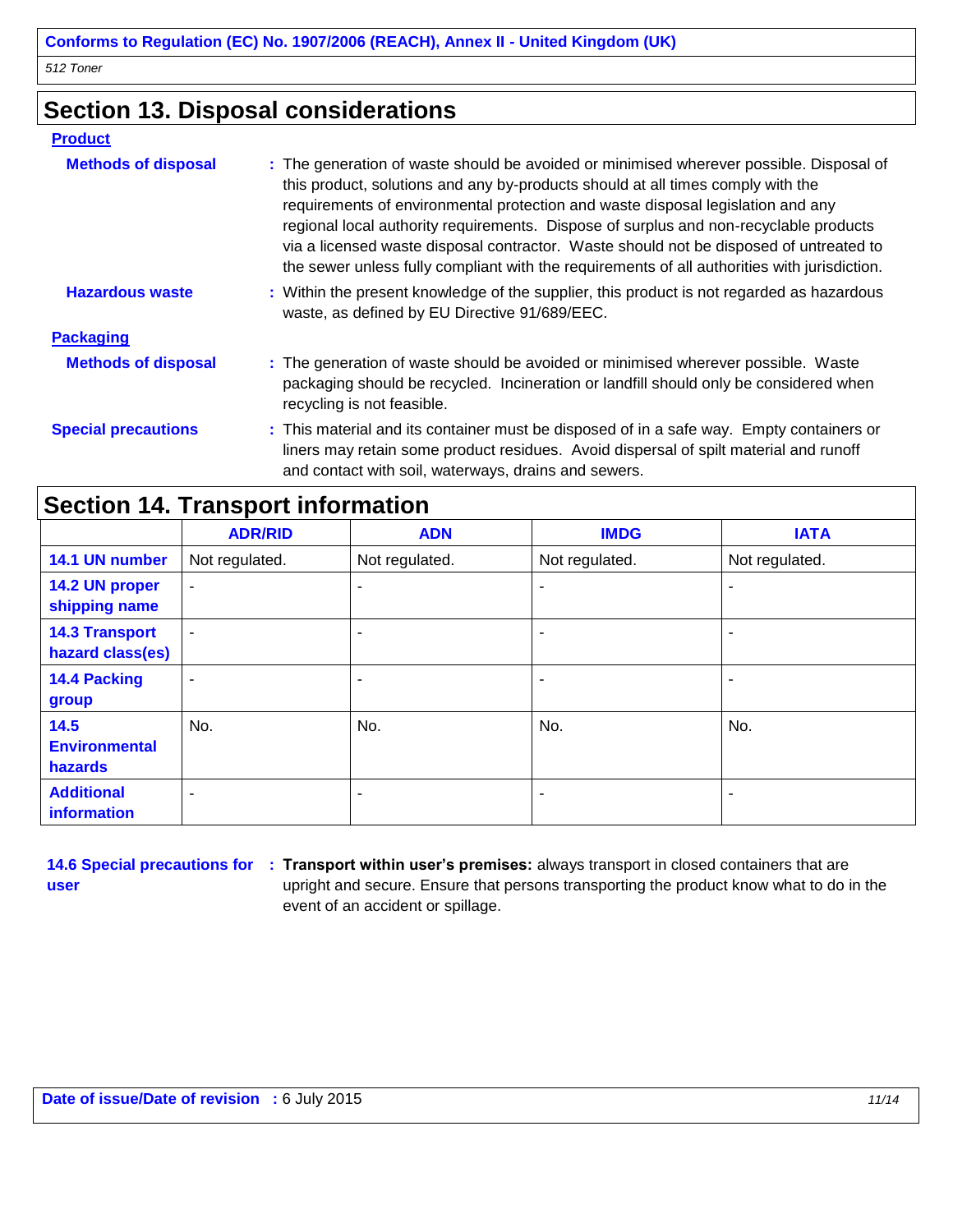### **Section 14. Transport information**

**14.7 Transport in bulk according to Annex II of MARPOL 73/78 and the IBC Code**

**:** Not available.

### **Section 15. Hazards identification**

|                                                                                                                                                                 | 15.1 Safety, health and environmental regulations/legislation specific for the substance or mixture                                                                                                         |
|-----------------------------------------------------------------------------------------------------------------------------------------------------------------|-------------------------------------------------------------------------------------------------------------------------------------------------------------------------------------------------------------|
| EU Regulation (EC) No. 1907/2006 (REACH)                                                                                                                        |                                                                                                                                                                                                             |
|                                                                                                                                                                 | Annex XIV - List of substances subject to authorisation                                                                                                                                                     |
| <b>Substances of very high concern</b>                                                                                                                          |                                                                                                                                                                                                             |
| None of the components are listed.                                                                                                                              |                                                                                                                                                                                                             |
| <b>Annex XVII - Restrictions</b><br>on the manufacture,<br>placing on the market and<br>use of certain dangerous<br>substances, mixtures and<br><b>articles</b> | : Not applicable.                                                                                                                                                                                           |
| <b>Other EU regulations</b>                                                                                                                                     |                                                                                                                                                                                                             |
| <b>Europe inventory</b>                                                                                                                                         | : All ingredients are listed on the European Inventory of Existing Commercial Substances<br>(EINECS) list, have been registered on the European List of New Chemical Substances<br>(ELINCS), or are exempt. |
| <b>Black List Chemicals</b>                                                                                                                                     | : Not listed.                                                                                                                                                                                               |
| <b>Priority List Chemicals</b>                                                                                                                                  | : Not listed.                                                                                                                                                                                               |
| <b>Integrated pollution</b><br>prevention and control list<br>(IPPC) - Air                                                                                      | : Not listed.                                                                                                                                                                                               |
| <b>Integrated pollution</b><br>prevention and control list<br>(IPPC) - Water                                                                                    | : Not listed.                                                                                                                                                                                               |
| <b>International regulations lists</b>                                                                                                                          |                                                                                                                                                                                                             |
| <b>AICS (Australia)</b>                                                                                                                                         | : All ingredients are listed in Australian Inventory of Chemical Substances (AICS), have<br>been registered, or are exempt.                                                                                 |
| <b>China inventory (IECSC)</b>                                                                                                                                  | : All ingredients are listed on the Chinese inventory (IECSC) or are exempt.                                                                                                                                |
| <b>DSL/NDSL</b>                                                                                                                                                 | : All ingredients are listed on the Canadian Domestic Substances List (DSL), have been<br>registered on the Non-Domestic Substances List (NDSL), or are exempt.                                             |
| <b>ENCS (Japan)</b>                                                                                                                                             | : All ingredients are listed on the Japanese Existing and New Chemical Substances<br>(ENCS) list, have been registered, or are exempt.                                                                      |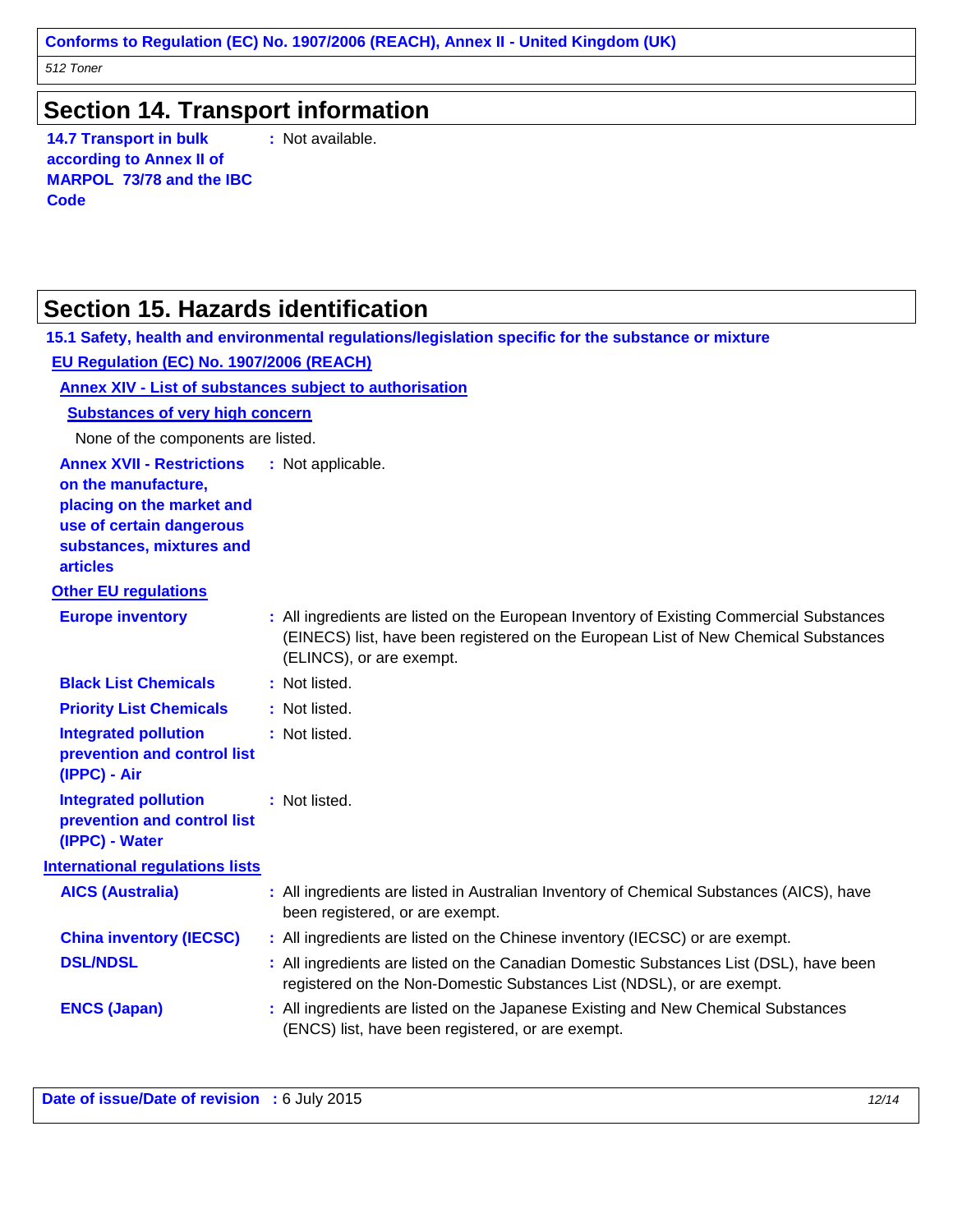### **Section 15. Hazards identification**

| <b>Philippines inventory</b><br>(PICCS)                                            | : All ingredients are listed on the Philippines Inventory (PICCS) or are exempt.                                           |
|------------------------------------------------------------------------------------|----------------------------------------------------------------------------------------------------------------------------|
| <b>Korea inventory (KECI)</b>                                                      | : All ingredients are listed on the Korean Existing Chemicals List (ECL), have been<br>registered, or are exempt.          |
| <b>United States inventory</b><br>(TSCA 8b)                                        | : All ingredients are listed on the Toxic Substances Control Act (TSCA) inventory, have<br>been registered, or are exempt. |
| <b>Chemical Weapons</b><br><b>Convention List Schedule</b><br><b>I</b> Chemicals   | : Not listed.                                                                                                              |
| <b>Chemical Weapons</b><br><b>Convention List Schedule</b><br><b>Il Chemicals</b>  | : Not listed.                                                                                                              |
| <b>Chemical Weapons</b><br><b>Convention List Schedule</b><br><b>III Chemicals</b> | : Not listed.                                                                                                              |
| <b>15.2 Chemical Safety</b><br><b>Assessment</b>                                   | : This product contains substances for which Chemical Safety Assessments are still<br>required.                            |
|                                                                                    |                                                                                                                            |

# **Section 16. Other information**

| $\nabla$ Indicates information that has changed from previously issued version. |                                                                                                                                                                                                                                                                                                           |  |  |  |  |
|---------------------------------------------------------------------------------|-----------------------------------------------------------------------------------------------------------------------------------------------------------------------------------------------------------------------------------------------------------------------------------------------------------|--|--|--|--|
| <b>Abbreviations and</b><br>acronyms                                            | $:$ ATE = Acute Toxicity Estimate<br>CLP = Classification, Labelling and Packaging Regulation [Regulation (EC) No.<br>1272/2008]<br>DNEL = Derived No Effect Level<br>EUH statement = CLP-specific Hazard statement<br>PNEC = Predicted No Effect Concentration<br><b>RRN</b> = REACH Registration Number |  |  |  |  |
| sources for data                                                                | Key literature references and : Regulation (EC) No. 1272/2008 [CLP]<br>International transport regulations<br>Occupational exposure limits<br>IATA Dangerous Goods Regulation (DGR) 55th Edition 2014                                                                                                     |  |  |  |  |

#### **Procedure used to derive the classification according to Regulation (EC) No. 1272/2008 [CLP/GHS]**

| <b>Classification</b>                                  |                   | <b>Justification</b> |
|--------------------------------------------------------|-------------------|----------------------|
| Not classified.                                        |                   |                      |
| <b>Full text of abbreviated H</b><br><b>statements</b> | : Not applicable. |                      |
| <b>Full text of classifications</b><br>[CLP/GHS]       | : Not applicable. |                      |
| <b>Full text of abbreviated R</b><br>phrases           | : Not applicable. |                      |
| <b>Full text of classifications</b><br>[DSD/DPD]       | : Not applicable. |                      |

**Date of issue/Date of revision** : 6 July 2015<br>
13/14